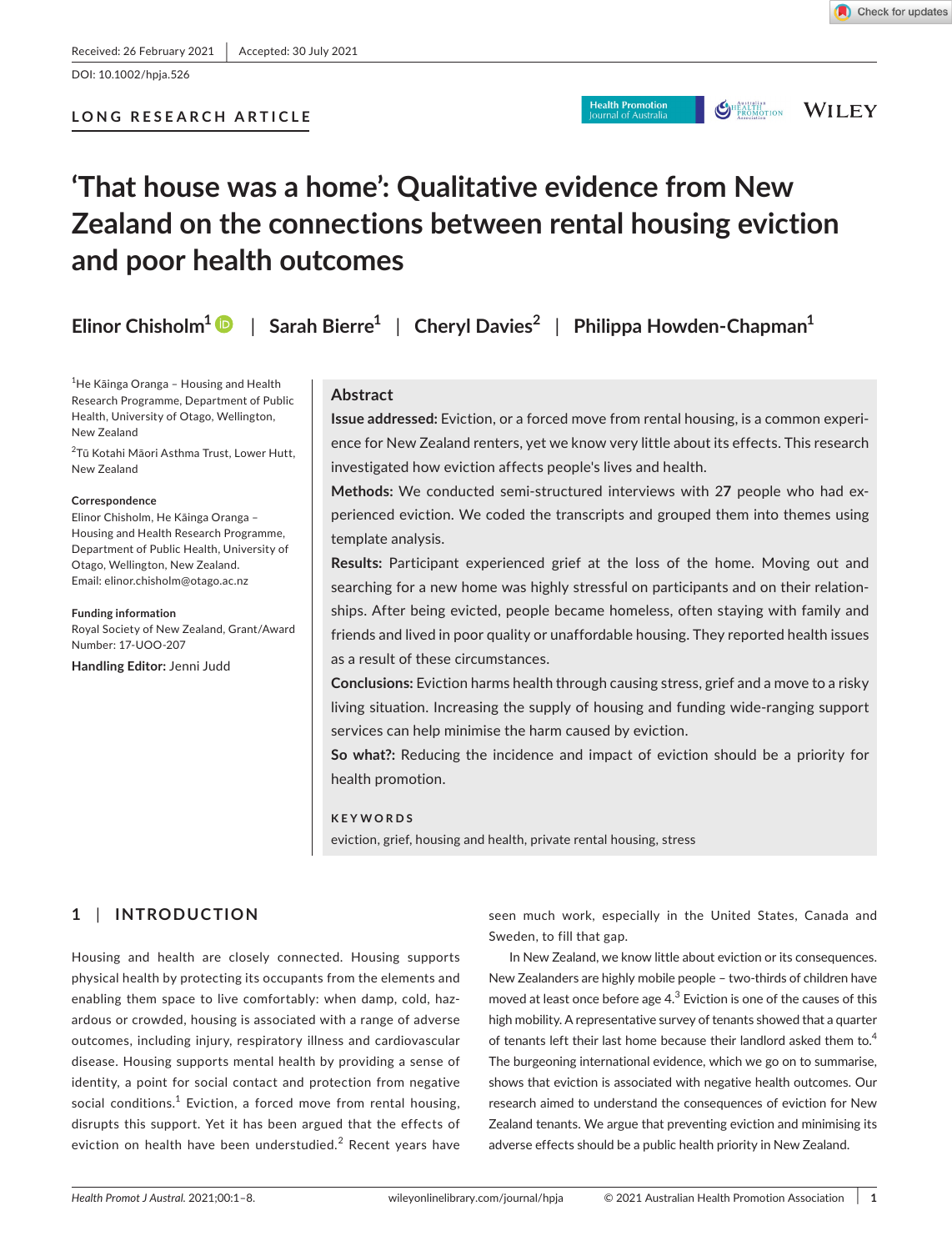## **1.1** | **Effects of eviction on mental health**

Research on the mental health effects of eviction specifically builds on a large body of research on the effects of housing instability on mental health.<sup>5</sup> Swedish evidence shows that eviction is linked to suicide, independently of well-known suicidogenic risk factors,<sup>6</sup> and imminent eviction is significantly associated with subsequent depression, even when adjusting for confounders.<sup>7</sup> Among Swedish middle-aged people, those who had experienced eviction were oneand-a-half times more likely to die of any cause than those who had not experienced eviction.<sup>8</sup> US studies have shown that people who have been evicted are more likely to be depressed and report poor mental health.<sup>9-11</sup> Notably, US research showed that having been evicted was not associated with depression or anxiety, after adjustment for individuals' socio-economic profiles and prior health,<sup>12</sup> and a UK study showed no long-term impact of rental eviction on mental illness but did find an increase in mental illness immediately before a rental eviction.<sup>13</sup> Overall, however, a systematic review concluded that living under the threat of eviction or repossession increased the risk of a number of mental health disorders.<sup>14</sup>

## **1.2** | **Effects of eviction on physical health**

In Canada, being evicted worsens outcomes for vulnerable groups: among users of illicit drugs, it increases vulnerability to HIV disease progression, exposure to violence and initiation or relapse into methamphetamine usage $15-17$ ; among youth, eviction increases the likelihood that syringes will be shared.<sup>18</sup> In the United States, lowincome mothers who have been evicted are more likely to report poor general health.<sup>9</sup> Pregnant women who experience eviction are more likely to give birth to premature babies and babies with low birth weight.<sup>19</sup> There is an association between high eviction rates and negative paediatric health outcomes, sexually transmitted diseases, drug and alcohol mortality rates and preterm birth rates in census tracts.20-23 In contrast to these studies, US research found that having been evicted was not associated with poorer self-rated health or problematic alcohol use after adjustment for characteristics that sort people into different housing instability experiences.<sup>12</sup>

# **1.3** | **Effects of post-eviction living conditions on health**

Eviction is a common precursor to homelessness.<sup>24</sup> Homelessness is defined as having no fixed abode or staying with friends or family in temporary or inappropriate housing.<sup>25</sup> Homeless people have higher rates of premature mortality than the general population, and an increased prevalence of substance misuse and a number of infectious diseases, mental disorders and noncommunicable diseases.<sup>26</sup> Staying with family or friends, as homeless people often do, contributes to crowding, which increases the risk of exposure to infectious diseases.<sup>1</sup>

Eviction commonly leads to a downgrade in housing quality and security.<sup>27</sup> In the United States, tenants in rent arrears, and under threat of eviction, are unlikely to report issues with housing quality.<sup>28</sup> People who have been evicted for breach of contract struggle to find affordable and habitable housing because of their record, creating a downward spiral of poverty and poor health; "eviction begets poor housing conditions, which cause poor health, affecting an individual's ability to work, resulting in outstanding rent [and]…another eviction."<sup>29(p83)</sup> Poor-quality housing - housing which is impossible or expensive to heat or cool to an adequate temperature, and which exposes people to hazards – is associated with a range of negative health outcomes, including cardiovascular and respiratory problems, developmental delays, cancers, injury and poor mental health. $<sup>1</sup>$ </sup>

Our research explored whether the detrimental consequences of eviction are experienced in New Zealand as in other countries.

## **2** | **METHODS**

This was a qualitative descriptive study to explore the perspectives of people who had experienced eviction. Ethics approval for the study was granted by the the University of Otago Human Ethics Committee. We carried out purposeful sampling to obtain research participants. The inclusion criterion was that people had experienced an eviction from a rental home. Interview participants were recruited in two ways. Kaimahi (social workers or advocates) based at Kokiri Marae, Lower Hutt, Wellington approached people in their community that they knew had experienced eviction and asked them to be part of the study; 15 participants were recruited this way. This strategy ensured that Māori were well represented in the study; all of those participants recruited by kaimahi identified as Māori. The remaining 12 participants were self-selected via Facebook posts on the pages of Wellington-based community organisations, asking for people who had experienced eviction and who wished to participate to contact the research team. After interviews with 27 people had been conducted, saturation point was determined to have been reached; the team agreed that the main themes had been clearly established and additional sampling would be unlikely to yield new shared themes.

The first and third authors facilitated semi-structured interviews of an average of 55 min. Some people discussed multiple evictions; two interviews were with two people (a couple and a pair of friends) discussing the same eviction experiences. Eight participants were interviewed by telephone and the others were interviewed in their homes. Participants ranged in age from mid-20s to mid-50s. There were 24 women and 3 men. Fifteen participants were Māori (indigenous ethnicity) and were interviewed by Māori researchers. The other participants were of other ethnic backgrounds. Participants received a \$30 supermarket voucher as thanks for their time. Informed consent was obtained from all participants prior to commencing the interview.

The interview schedule was aimed at exploring how participants perceived their eviction. They were asked to describe their eviction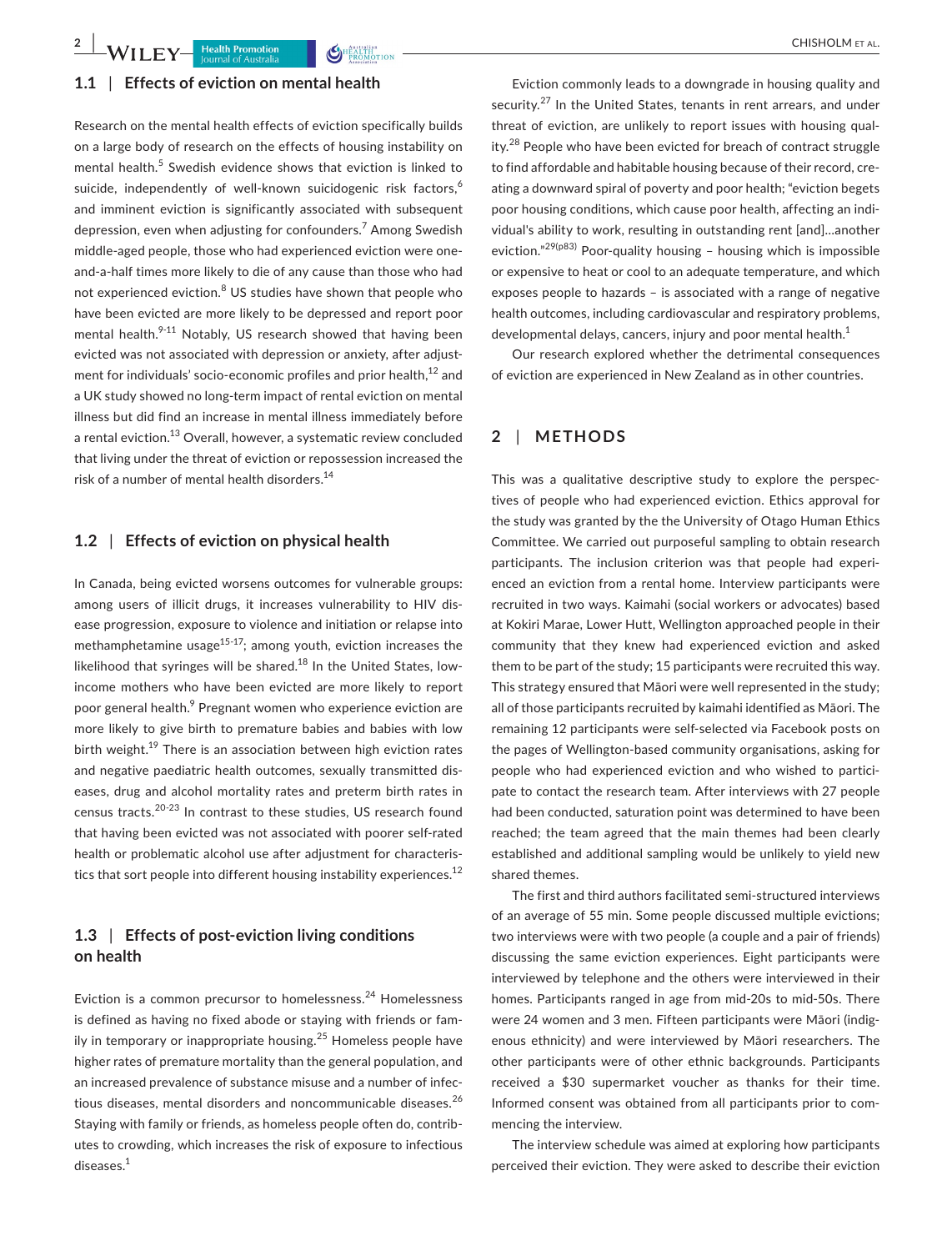experience. Prompts were used where necessary to find out about where the participants were living previously, where they moved to and how the eviction affected their mental and physical health and household relationships.

Interviews were audio-recorded and transcribed. Participants were given pseudonyms and all identifying details were removed. They were then imported into NVivo, a qualitative analysis software programme and read multiple times by team members. The transcripts were subject to template analysis, an approach to thematic analysis that draws on the use of codebooks and is well suited to applied research.<sup>30</sup> Interviews were coded by the first author. Following the template analysis process, some codes were defined a priori as they are determined by the interview questions, and others were developed on close reading of the text. Codes were grouped into categories or themes to represent relationships between codes and higher-order themes. The coding incorporated feedback from the research team through regular meetings to code and discuss samples of interview transcripts.

## **3** | **FINDINGS**

The three themes discussed in this paper represent three ways in which being evicted leads to poor health outcomes: grieving the loss of home after an eviction, stress caused by eviction and exposure to housing-related health risks in the periods of homelessness and inadequate housing that followed eviction.

#### **3.1** | **Grieving for loss of home after eviction**

Participants mourned the loss of their homes and spoke about the grief they experienced as a result of eviction. They spoke positively of their former homes despite, in many cases, their homes being cold, damp and hazardous. As Jenny put it, "I loved it, it felt like a home, it was a wreck, but it was a home." Participants felt a deep bond to their home: "I don't know if you have ever done it, but you walk into a place and you just know…it's homely" (Kelly). For Helen, "the favourite thing about that house was just being happy in it." After time spent staying with others and in emergency housing, "we finally settled down" (Helen). Similarly, Jonny explained, "I really found my feet here, you know."

Several participants described how they cried when they heard they were to be evicted. The sense of loss was clear even in interviews that took place months or years after the eviction experience. Living across the valley from her former home, Taya said "I still cannot bear looking in that direction, because…we had such a happy time there." They mourned the loss of their community. Helen's house was special partly because "I had cousins all around me." Giselle talked about how at the house, her children "had so many friends and they would go out and play at night." Nancy's friend lived close by and supported her parenting: "when my oldest boy was really, really new and we were struggling quite a lot she would literally

come to my house at 10 o'clock at night to help me, she'd come over, put him to sleep and say, 'bye I'm going to bed now'." After moving, some participants missed their former home: "I really love [suburb] and I really, me and my husband, really felt like part of a community… We don't do anything now, we just go to work and home" (Diane).

Participants usually knew the reason for their eviction – the landlords' desire to sell or renovate the property, or have family move in, or the increase in their own family size or the deterioration of the relationship with the landlord – but struggled to make sense of what had happened. They emphasised that they had done nothing wrong; "we've looked after [the house] perfectly, kept the grounds tidy" (Penny); "we were there for ages, never ever missed a rent payment ever, we were tidy, there were no issues at all" (Mia). Eviction, as Katrina explained, "makes you feel, basically like a bit of dirt on the bottom of someone's shoe, you know when someone treats you like that." Awhina, separated from her grandchild when she moved in with a friend after her eviction, said "You feel helpless, no control over anything. Everything else that year makes your life look like there's no sun, no ray of hope."

The warm feelings towards their former home, and the feelings of devastation and outrage at the loss of it, speak to the importance of home. Home is a vital source of ontological security, a sense of continuity and constancy in the world<sup>31</sup>; feeling "at home" in one's dwelling connotes a feeling of ease, comfort and control.<sup>32</sup> As one of our participants put it, when describing their attachment to their former home, "That house was a home" (Jenny).

## **3.2** | **Stress caused by eviction**

Being evicted was a stressful experience. Many people felt overwhelmed and helpless:

> I was stunned. I was like, oh my gosh, what am I going to do now? How am I going to get on? Everything just came to mind like, how am I going to move my stuff out? Where am I going to go? Where are my whānau going to go? …Yeah, so how did I feel? I felt helpless, helpless to say it in a nutshell (Awhina).

> I just wanna cry, only cos I have baby, if I was alone I think I would be able to… I'm trying to handle it and I am trying to be strong. I have no choice but to be strong and that's for my babies, but the fear is overriding everything (Kaia).

One key stressor was the search for a new house. The rental market was highly competitive. Failing to obtain the tenancy was disheartening: "you're waiting, waiting and then, you know, to find out that you didn't get it, that kind of stuff buggers you up a little bit" (Diane). Particular challenges were for people with low incomes, with pets or large families or with poor credit or tenancy histories; "No one takes a chance if you have made one mistake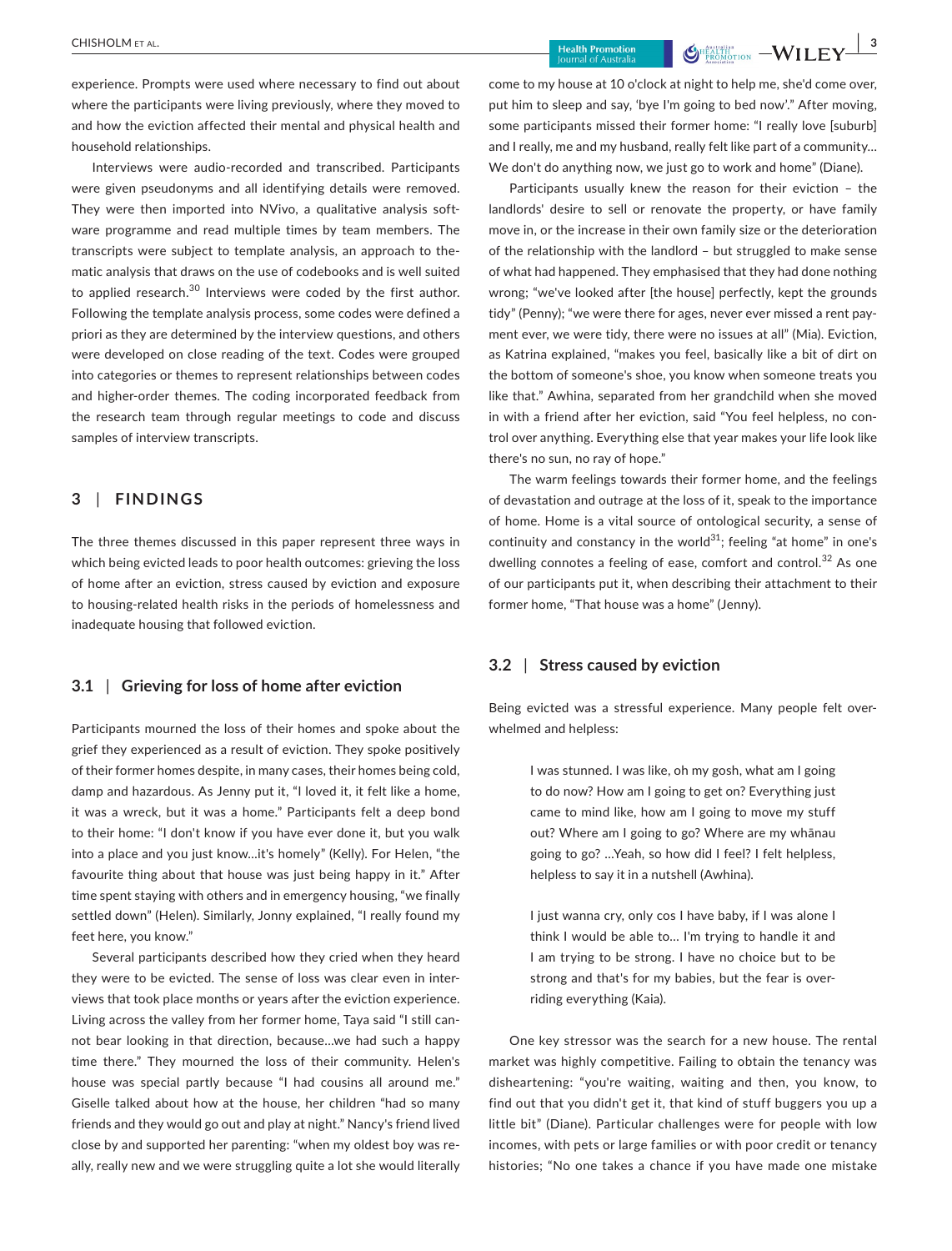in life, you get on the 'No' list and it becomes impossible" (Alice). People were anxious to keep on the landlord's good side because of this; 'you have that awful fear that your reputation as a tenant is going to be absolutely ruined because they do that, they tell people' (Katrina). For Rawiri, finding a new place in his community was hard because his former landlord, with whom he had been in dispute over the bond, owned many of the rental properties that came on the market.

The second source of stress was the cost of paying rent in advance and bond at the new place. Bonds were a struggle to pay for some tenants: "We had no bond saved up because we had no intention of moving…Trying to scrounge up bond money alone was stress and that was without even trying to think about moving and trying to even find a house to live in" (Nancy). Some of the participants who found new places were unable to get the end of one tenancy to line up with the start of the next: "I was literally paying rent in two houses, but there was no other way to do it" (Alice). The financial strain was especially difficult for those who had difficulty getting their bond back due to disagreements about who was responsible for damage to the house during the tenancy or the standard of cleanliness. Tenants have access to a government agency $^1$  for mediation or adjudication on disputes with the landlord, but most chose not to contact the agency. In some cases, this was because the landlord was a family member, or because they were relying on that landlord to give them a reference to secure a new rental; in other cases, as discussed subsequently, participants saw legal action as an additional source of stress.

The costs associated with eviction were the third stressor. People paid for moving trucks, for storing their belongings with family or friends or in commercial storage facilities, and for skip bins to dispose of rubbish or belongings, they could not afford to store. Some participants had to pay additional transport costs when searching for new places and then commuting to work and school from their new housing or temporary housing. For example, Wiremu and Jenny, who were eventually housed in emergency housing on the other side of their city, spent \$150 on petrol per week to drive 45 min to drop their children at their school. Some participants took time off work to search for a house or to move house.

The stress of eviction affected the relationships of some participants. Helen and her son began to argue. Jane found that the eviction was a stressor to her new relationship; she wanted to take legal action whereas "he didn't want to fight it, he was just like 'we have got to find somewhere else'." Some participants described arguing more with their partners and children as they tried to work out what to do after learning about the eviction. The stress described by some participants had long-term consequences. As Sasha said, "I think after being burnt by that landlord it has made me a bit more concerned about what could come up…. It just made me realise how precarious situations can be."

Stress affected people's health. Participants discussed how anxiety resulted in stomach pains, impaired breastmilk production and made them lose sleep and lose weight. Helen said: "I lost nearly

15 kg and I am not a very… It takes a lot to make me cry but I was very tearful. Very despondent." For some participants, the eviction came at a particularly stressful time and compounded other difficulties in their lives. Amiria had to move just 2 weeks after she brought her newborn baby home from intensive care. Tania was evicted after her partner, who held the tenancy, died. Alice described the feeling of being overwhelmed by coping with pregnancy at the same time as an eviction: "I burst into tears, I honestly burst into tears because I was already having problems with my pregnancy and I wasn't sleeping. It was a really rough time."

The stress also affected children. Diane's children "were worried too, because there were so many of us, and it was hard to get a house." Nancy recalled how it took her son a month before he could sleep properly at the new house, and Polly described how her daughter still called the old house hers. The stress could manifest in poor behaviour: "It got to that point where they were all getting in to trouble at school, they were doing nothing, they didn't want to do anything because they didn't want to move from there. Because they felt that that house was a home" (Jenny).

Government and other social service agencies that could provide help were sometimes another sources of stress. Helen described "all the emotions…running in' as she considered how she did not have enough money and how she would have to call the welfare agency<sup>2</sup> for help: "Oh my gosh, I've got to face them and what if they say no." For Nancy, "it was hard to know where to look for help." She tried to access a loan from the welfare agency to help with her moving costs but reported that "they weren't even open to discussing it." Katrina only found out long after her eviction that this loan was available; "If you don't know the system, there's not really a lot telling you." Some participants were on the public housing<sup>3</sup> waiting list but were well aware that their situation did not make them top priority: "I don't where I am in the line, but I know one thing- I won't be before, you know, the single parent with kid" (Jonny).

Some participants contacted the government tenancy agency<sup>4</sup> for advice on their situation. This was useful in some cases, although, as Giselle reflected, "you still feel like you are very much on your own with it." Some participants took legal action against the landlord for issues such as the bond being withheld, retaliatory eviction or insufficient notice. However, the stress involved in doing this put others off: "we did forfeit a couple of hundred dollars just because at that point I was in such a state, I was just like, I can't deal with this anymore" (Awhina); "I was exhausted, I was just too exhausted" (Kelly). These participants thought legal action was not worth the effort: "getting compensation isn't going to get me another home…It's time I don't have" (Kaia); "I'll win and then I'd still be homeless" (Penny). Cairen, who won her case that the landlord gave her retaliatory notice, thought that her compensation was insufficient. She reflected: "it's a hell of a lot of work. I wouldn't do that again."

As noted in the discussion of ontological security, ideally a home is a place to feel safe and protected from the stresses of the world. The myriad of stressors that arise from an eviction help explain the many detrimental mental health impacts observed by international studies.<sup>33</sup>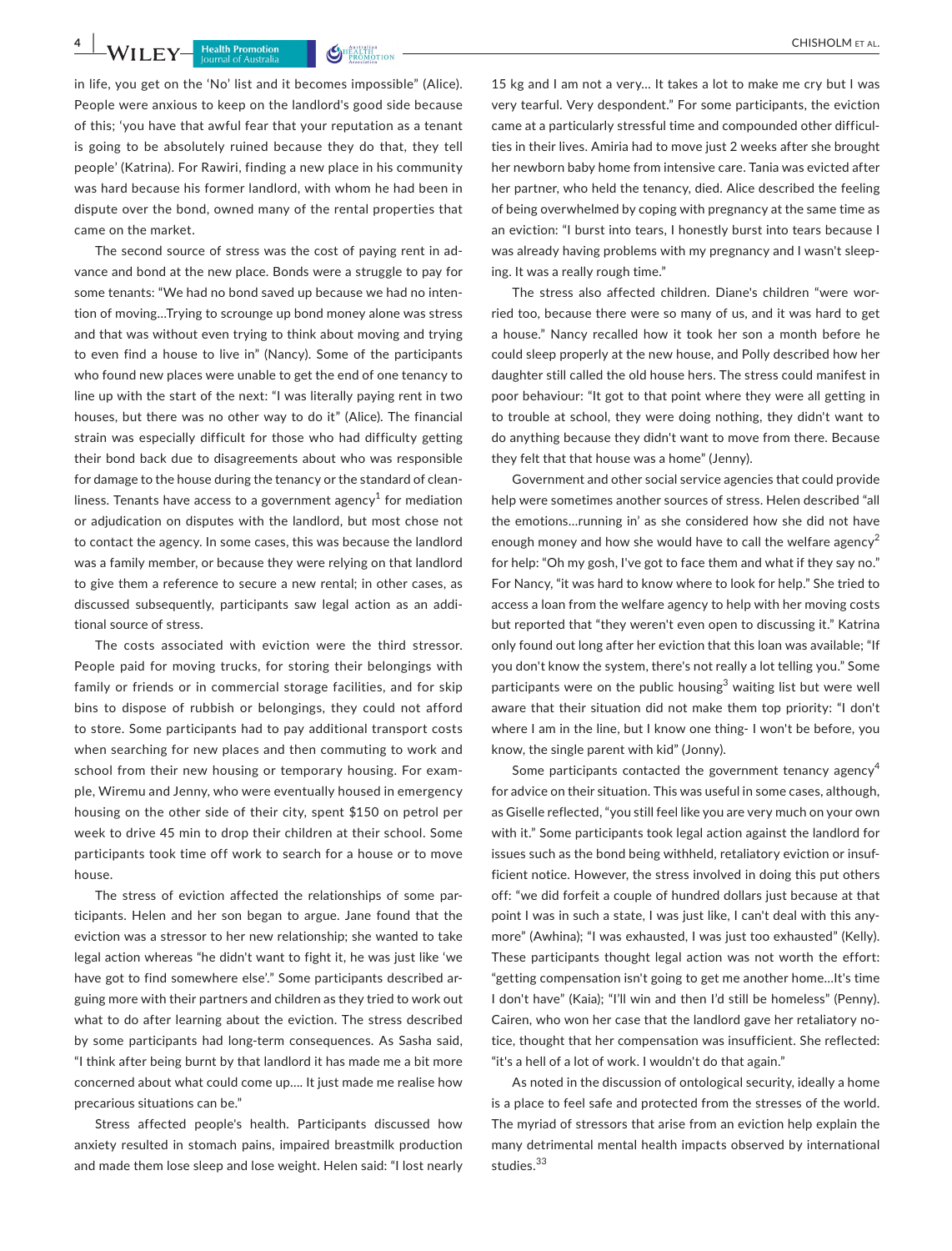#### **3.3** | **Post-eviction housing experiences**

Due to the difficulty of finding a new place after eviction, some participants ended up in housing situations that exposed them to further health risks.

A number of participants moved into inappropriate housing after eviction. Diane's rent increased by \$250; "if we had a choice, that wouldn't have been the place we would choose. But we had no choice, we were down to four days [before we had to move]." Other participants described staying in places with faulty wiring or connected to electricity via an extension cord to another house. Linda and her children stayed in a small room at her cousin's house, using blankets and a small heater donated by a charity: "cold, damp, no heating and no alarms, no nothing." Awhina described the garage she moved into:

> Had a shower and toilet in it, no insulation. It was cold, concrete floor. You could see the gaps in between the window and the timber and you could see outside, it was visible. So we used paper and whatever else to cover those gaps. It was freezing. We couldn't even lock the door.

Research in the United States has also found that people tend to live in worse housing following an eviction.<sup>27</sup>

Following evictions, some participants became homeless. They moved in with friends or family or moved into cars or emergency accommodation including camping grounds. Staying with family led to overcrowded living situations. In one of the places Jenny stayed, "there was 12 kids plus three adults living in a two-and-a-half bedroom flat." Living with family and friends had some advantages. Tania was forced to move when her partner, who held the tenancy, died. Staying with her mother gave her the support she needed at a difficult time. However, staying with friends and family could be difficult. Polly and her family went to stay with close friends; with all the time together, and living in close quarters, 'that friendship between the four adults started to get really strained'. After a second eviction, Polly and her daughter moved in with her parents, which was also difficult: "it like I felt like I was 18 years old again." Taya and her children stayed with her children's grandfather, but "after one week grandad said, I think you better go because the children put too much jam on their sandwiches." Awhina and her family were able to stay with her friend for several months, but, "that was long, so come to Christmas, and she basically wanted us out." The experience of these participants reflects international research which shows that eviction is a common precursor to homelessness.<sup>9</sup>

A number of participants reported a number of physical health consequences of becoming homeless or living in poor-quality housing after eviction. They reported taking up unhealthy behaviours, such as drinking alcohol and eating less nutritious food. Amruta, Wiremu and Jenny reported that they relied on takeaways when they were homeless, because they were unable to store food safely, or because there were no functional cooking facilities. One of Wiremu



**FIGURE 1** Connections between eviction and poor health outcomes

and Jenny's sons got bad eczema when he stayed with an aunt after being evicted, as a result of the dust in her house. When Polly and her family stayed in a caravan for 2 months, her 2-year-old daughter got sick: "she picked up a really bad cold and we ended up in hospital for one or two nights just because she couldn't breathe properly." Some participants' asthma worsened: "I'd get sick and then I'd just get sicker and then it just gets really hard to breathe and then it's just this cycle" (Amruta). Although the connection between eviction and respiratory health specifically has not been investigated, both homelessness and living in substandard housing are strongly associated with adverse respiratory outcomes.<sup>1</sup>

Post-eviction shelter also had consequences for emotional and mental health. Some participants reported that they were separated from members of their family – partners, children, grandchildren – because friends and family could not accommodate them all. This was difficult. For Awhina, being parted from her grandchild was "devastating." When Polly and her partner were separated, life was "tough"; "the communication between us stopped and it was like, I felt like I was a single parent." Jenny was depressed and drunk heavily when she lived in an emergency accommodation at a campground after her eviction. Amruta, and Jenny's son, were suicidal during the period of transience following their evictions; "I was just really down and depressed and having a really hard time… It felt like it was never going to end" (Amruta). Homelessness and housing instability are closely associated with poor mental health.<sup>34</sup>

# **4** | **DISCUSSION**

Eviction ruptures the connection between a person and their home. It is an event that highlights how important housing is to health. Our study is the first to explore the experience of eviction in New Zealand. We found that it is a stressful event that can lead people to grief and mourning for the home they lost and can cause them to move into homelessness or substandard housing conditions, which leads to further stress. As represented in Figure 1, each of these situations – grief, stress and poor housing conditions – can lead to poor health outcomes.

The finding that some participants experienced grief at the loss of their home is a salient one. Grief as a response to the loss of home has previously been investigated only in the context of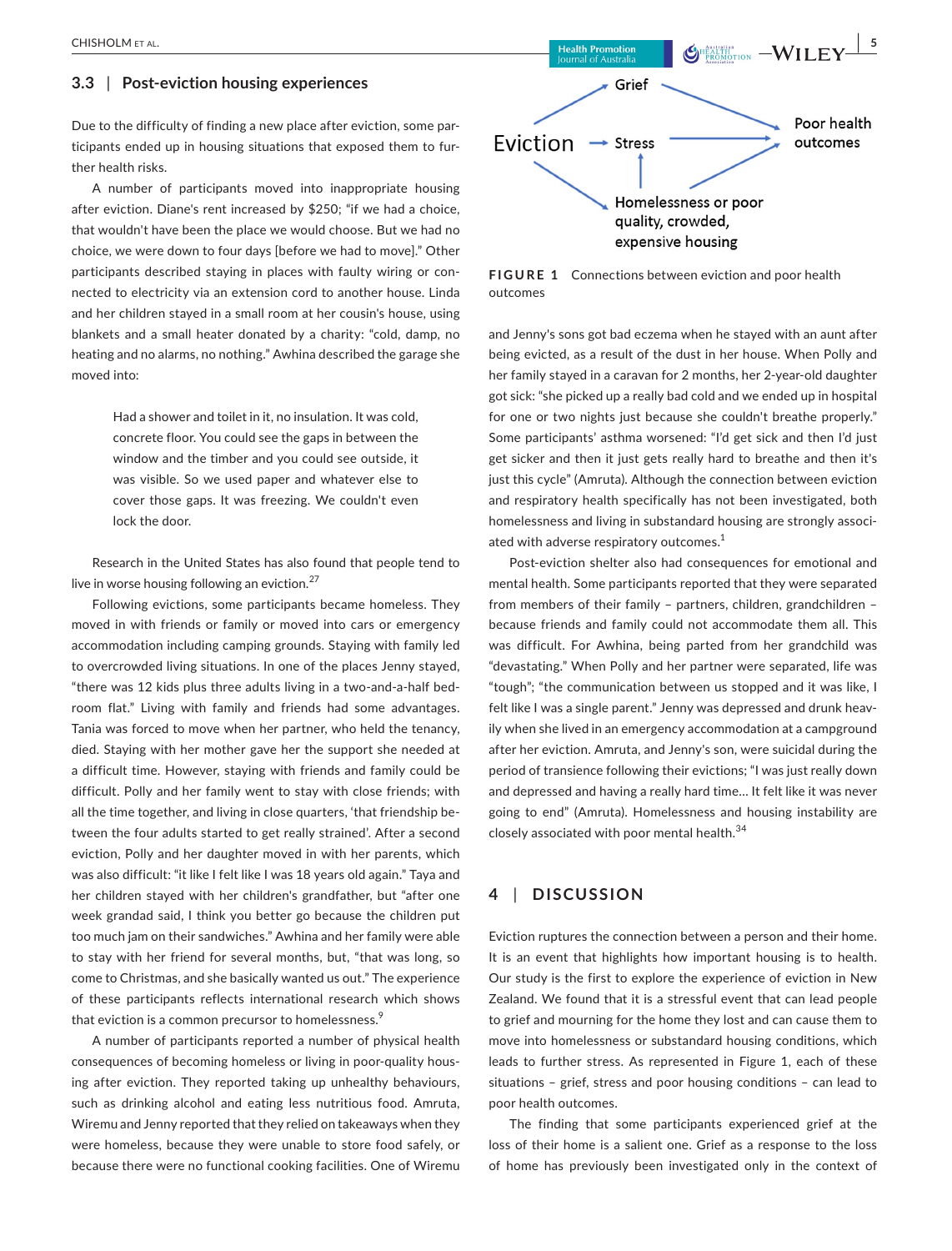mass displacement when entire communities have been removed. Interviews with residents of Boston's demolished West End in the 1950s first showed that "for the majority it seems quite precise to speak of their reactions as expressions of *grief*" 35: (p359) They shared a sense of painful loss, of longing for the former home, of helplessness, anger and distress. Subsequent studies on forced displacement as a result of slum clearance, infrastructure development, urban renewal and public housing development echo the descriptions of grief<sup>36</sup>; a forced move "almost invariably involves loss and bereavement-like symptoms amongst those uprooted and relocated."37(p159) This may be considered a form of disenfranchised grief, in that a person experiencing the loss of a home is not necessarily socially recognised as having a right to mourn.<sup>38</sup> It is eviction, writes Slatter, that "highlights the distinction between 'housing' and 'home'," as the property rights of the owner are prioritised over the rights of the tenant to occupy the home.<sup>39</sup> The loss of a home was not just the loss of shelter: it was the loss of a source of ontological security – of that control, constancy and security that is so vital to emotional health.<sup>40</sup> The experience of a rental housing eviction is different from the experience of relocation after an entire community is destroyed, yet our participants share these feelings of grief. Their home still exists, but they are not allowed inside; this grief caused one participant to avoid even looking at her former home.

Second, eviction led to stress. This was because of the difficulty of finding a new home, of moving, of living through homelessness, of family separation and doubling up and of coping with increased financial pressure as a result of moving and storage, the costs of paying bonds and higher rent and of taking time off work. Parents reported that their children were worried about becoming homeless, confused about where their home was and was playing up at school. Participants chose not to pursue legal action, finding the process stressful and unrewarding. This finding supports other research which has linked eviction and poor mental health<sup>6-9,33</sup> and the suggestion that eviction is categorised as a stressful life event.<sup>9</sup> Stressful life events associates events with risks for, and exacerbation of a range of conditions including depression, heart disease, autoimmune diseases, respiratory disease and mortality.41 It is worth noting that some participants mentioned other eviction experiences but chose not to discuss these. As research conducted with homeless people has made clear, multiple home losses, combined with potentially other types of trauma, are likely to have a cumulative impact.<sup>42</sup>

Finally, eviction in many cases led to exposure to housing-related health risks. A number of our participants became homeless after their eviction, staying in cars, camping grounds, emergency housing and, most commonly, with family and friends. Some participants moved away from health providers and reported feeling depressed and suicidal and having a problem with respiratory health and eczema as a result of the housing they lived in after their eviction. Health issues have similarly been observed in international studies about the effects of eviction. $6-11$  Some participants described taking up unhealthy behaviours and described cold, damp and crowded housing conditions that their desperation for a new home compelled them to accept. International research also shows that eviction often

leads to homelessness or a downgrade in housing,  $24,29,34,43$  which have a range of negative health impacts.<sup>1,26</sup> Some participants reported that staying with family and friends after being evicted harmed relationships, as families were separated or forced to live in close quarters. "Doubling up" has been found to harm social capital, and with it, the potential to draw on those supportive networks in future times of crisis. $44$  Crowding is well-established as harmful to health. $1,45$  Living in housing which was not affordable, as some of our participants had to, can force people to make compromises on spending for food, energy and other necessities.<sup>2</sup> Living in poor quality, crowded or expensive housing is immensely stressful for people.<sup>1</sup> Posteviction living arrangements compounded the stress initiated by the eviction itself.

Drawing on the experience of our participants, we now discuss potential policies that could mitigate the adverse health effects of eviction.

One way of mitigating eviction's adverse health effects is through preventing evictions from occurring. This can occur through changing tenancy law to make rental housing more secure and through supporting people to sustain their tenancy.<sup>46</sup> Examples of both types of initiative were implemented in New Zealand recently. In 2020, the government made "no cause" evictions illegal<sup>5</sup> and extended to private tenants a programme comprising practical support, budgeting and life skills advice to tenants and advocacy to their landlords.<sup>6</sup> Both initiatives have the potential to help many tenants. However, it is salient to note that neither the legislative change or the social programme would have helped our research participants, who were evicted due to the landlord's desire to use the property for a different purpose, and for reasons that were legal at the time and that remain legal, such as house sale, renovation or the landlord's family moving in. A range of other factors may also decrease the likelihood or frequency of eviction: wage and benefit increases to ensure people can pay their rent, increasing the supply of private rental housing, cooling the property market (eviction commonly occurs as a result of house sale $47$ ) and enabling more people to access public housing, where tenancies are more secure.

If eviction cannot be avoided, its adverse health effects could be lessened through the prevention and treatment of some of the stress and grief associated with eviction. It would be appropriate to provide counselling to evicted tenants through that grief, and ongoing support that helps tenants find new housing and build connections to new homes. Some of the stress that evicted tenants go through could be reduced by providing evicted tenants with case managers to find secure replacement housing, source funding to cover tenants' costs, advise on affordable moving and storage options and advocate for tenants to former and future landlords and to employers if their employment is affected by the eviction.

Addressing the harm caused by eviction entails ensuring that evictees do not move on to the risky housing situations experienced by our participants: homelessness, crowding and substandard or expensive housing. Such initiatives include programmes to increase the amount of public and other housing, to house people in permanent housing (ie Housing First) and to improve the quality of existing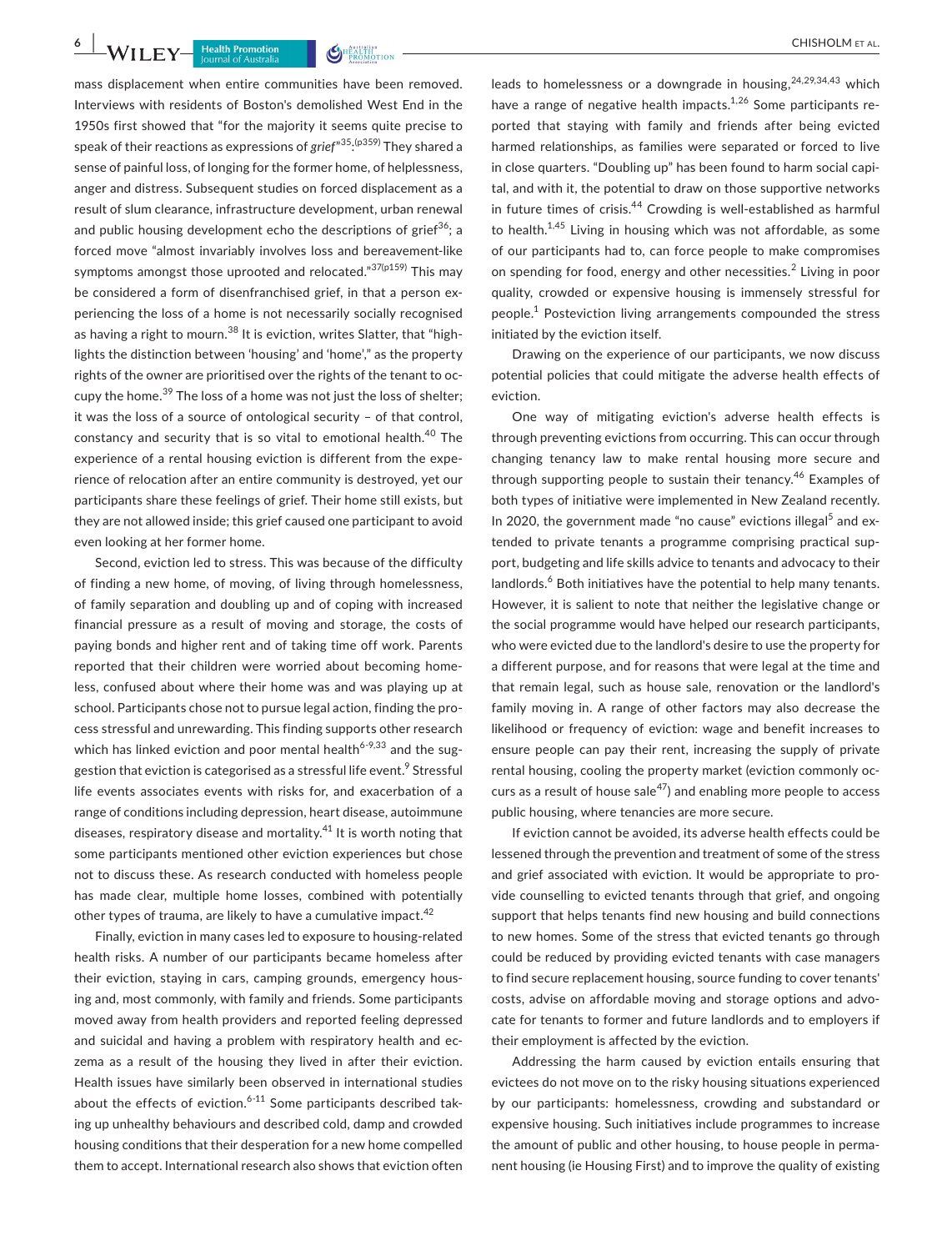housing (ie Healthy Housing Initiatives). These type of programmes has been shown to deliver health gains.<sup>48,49</sup>

There were a number of limitations to our research. Rent arrears are the leading cause of eviction in other countries.<sup>43,50</sup> Rent arrears may have been a contributing factor to some of the evictions experienced by our participants, but none of the participants disclosed this. People evicted for rent arrears are under many stresses that may have them disconnected to social services and advocacy agencies, through which we recruited participants. A second limitation of our research is that most of our participants were women; men, youth, migrants and disabled people were not well represented in our sample. However, US research indicates that having children is a risk factor for being evicted, as is being a woman and being an ethnic minority.<sup>9</sup> If this is the case in New Zealand, our research participants, most of whom were women with children, and just over half of whom were Māori, are representative of a group at risk of eviction.

## **5** | **CONCLUSION**

Our study demonstrates ways in which eviction results in poor health outcomes. Some of these are direct and are observed by our research participants, such as the poor mental health that results from the grief and stress of being evicted, searching for a new house, and being homeless, and the effects on respiratory health of being poorly housed subsequent to eviction. The participants also described living conditions that followed eviction – high rent relative to income, poor quality or overcrowded housing, and homelessness – are well established as damaging to health. The study showed that the adverse health effects of eviction reported in other countries also occur in New Zealand. Preventing eviction and minimising its adverse effects should be a public health priority. This entails major policy initiatives to increase the supply of housing and to fund wideranging support services.

#### **ACKNOWLEDGEMENTS**

Thank you to the participants who generously shared their stories and experiences. Thank you to the wider team involved in the 'Eviction and its consequences: representation, discourse and reality' research project for their support of our work. Thanks to the Royal Society of New Zealand and the Marsden Fund for funding this work.

#### **CONFLICT OF INTEREST**

The authors declare no conflict of interest.

## **ORCID**

*Elinor Chisholm* <https://orcid.org/0000-0001-6720-0283>

#### **ENDNOTES**

 $1$  Tenancy Services, part of the Ministry of Business, Employment and Innovation.

- <sup>2</sup> Work and Income New Zealand, part of the Ministry of Social Development.
- <sup>3</sup> Managed by the Ministry of Social Development.
- <sup>4</sup> Tenancy Services, part of the Ministry of Business, Innovation and Employment.
- <sup>5</sup> Under the Residential Tenancies Amendment Act 2020, periodic tenancies can only be ended for certain reasons, such as rent arrears, damage, major renovation, assault, house sale or the landlord or a family member moving in.
- $6$  "Sustaining Tenancies": [https://www.hud.govt.nz/community-and](https://www.hud.govt.nz/community-and-public-housing/support-for-people-in-need/our-housing-support-initiatives/sustaining-tenancies/)[public-housing/support-for-people-in-need/our-housing-support-initi](https://www.hud.govt.nz/community-and-public-housing/support-for-people-in-need/our-housing-support-initiatives/sustaining-tenancies/) [atives/sustaining-tenancies/](https://www.hud.govt.nz/community-and-public-housing/support-for-people-in-need/our-housing-support-initiatives/sustaining-tenancies/)

#### **REFERENCES**

- 1. World Health Organization. WHO Housing and Health Guidelines. 2018.<http://www.who.int/phe%0Ahttp://apps.who.int/bookorders>
- 2. Desmond M. Eviction and the reproduction of urban poverty. Am J Sociol. 2012;118(1):88–133. <https://doi.org/10.1086/666082>
- 3. Nathan K, Robertson O, Atatoa Carr P, Howden-Chapman P, Pierse N. Residential mobility and socioemotional and behavioural difficulties in a preschool population cohort of New Zealand children. J Epidemiol Community Health. 2019;73(10):947–53. [https://doi.](https://doi.org/10.1136/jech-2019-212436) [org/10.1136/jech-2019-212436](https://doi.org/10.1136/jech-2019-212436)
- 4. Cardwell H. Renters suffer from anxiety, sickness from unjust evictions – study. RNZ. [https://www.rnz.co.nz/news/national/436727/](https://www.rnz.co.nz/news/national/436727/renters-suffer-from-anxiety-sickness-from-unjust-evictions-study) [renters-suffer-from-anxiety-sickness-from-unjust-evictions-study](https://www.rnz.co.nz/news/national/436727/renters-suffer-from-anxiety-sickness-from-unjust-evictions-study). Published February 19, 2021
- 5. Jelleyman T, Spencer N. Residential mobility in childhood and health outcomes: a systematic review. J Epidemiol Community Health. 2008;62:584–92.
- 6. Rojas Y, Stenberg SÅ. Evictions and suicide: a follow-up study of almost 22 000 Swedish households in the wake of the global financial crisis. J Epidemiol Community Health. 2016;70(4):409–13. [https://](https://doi.org/10.1136/jech-2015-206419) [doi.org/10.1136/jech-2015-206419](https://doi.org/10.1136/jech-2015-206419)
- 7. Qvarfordt EC. Depression in the Aftermath of Eviction: A One-Year Follow-up Study of a Disruptive Housing Life Event. Master's thesis. Stockholm University; 2016. [http://www.diva-portal.org/](http://www.diva-portal.org/smash/record.jsf?pid=diva2%3A940068&dswid=-9611) smash/record.jsf?pid=[diva2%3A940068&dswid](http://www.diva-portal.org/smash/record.jsf?pid=diva2%3A940068&dswid=-9611)=-9611
- 8. Rojas Y. Evictions and short-term all-cause mortality: a 3-year follow-up study of a middle-aged Swedish population. Int J Public Health. 2017;62(3):343–51. <https://doi.org/10.1007/s00038-016-0931-8>
- 9. Desmond M, Kimbro RT. Eviction's fallout: housing, hardship, and health. Soc Forces. 2015;94(1):295–324. [https://doi.org/10.1093/](https://doi.org/10.1093/sf/sov044) [sf/sov044](https://doi.org/10.1093/sf/sov044)
- 10. Hatch ME, Yun J. Losing your home is bad for your health: short- and medium-term health effects of eviction on young adults. Hous Policy Debate. 2020:1–21.<https://doi.org/10.1080/10511482.2020.1812690>
- 11. Hoke MK, Boen CE. The health impacts of eviction: evidence from the national longitudinal study of adolescent to adult health. Soc Sci Med. 2021;273:2–26.<https://doi.org/10.1016/j.socscimed.2021.113742>
- 12. Burgard SA, Seefeldt KS, Zelner S. Housing instability and health: findings from the Michigan recession and recovery study. Soc Sci Med. 2012;75(12):2215–24. [https://doi.org/10.1016/j.socsc](https://doi.org/10.1016/j.socscimed.2012.08.020) [imed.2012.08.020](https://doi.org/10.1016/j.socscimed.2012.08.020)
- 13. Pevalin DJ. Housing repossessions, evictions and common mental illness in the UK: results from a household panel study. J Epidemiol Community Health. 2009;63(11):949–51. [https://doi.org/10.1136/](https://doi.org/10.1136/jech.2008.083477) [jech.2008.083477](https://doi.org/10.1136/jech.2008.083477)
- 14. Vásquez-Vera H, Palència L, Magna I, Mena C, Neira J, Borrell C. The threat of home eviction and its effects on health through the equity lens: a systematic review. Soc Sci Med. 2017;175:199–208. <https://doi.org/10.1016/j.socscimed.2017.01.010>
- 15. Kennedy MC, Kerr T, McNeil R, Parashar S, Montaner J, Wood E, et al. Residential eviction and risk of detectable plasma HIV-1 RNA